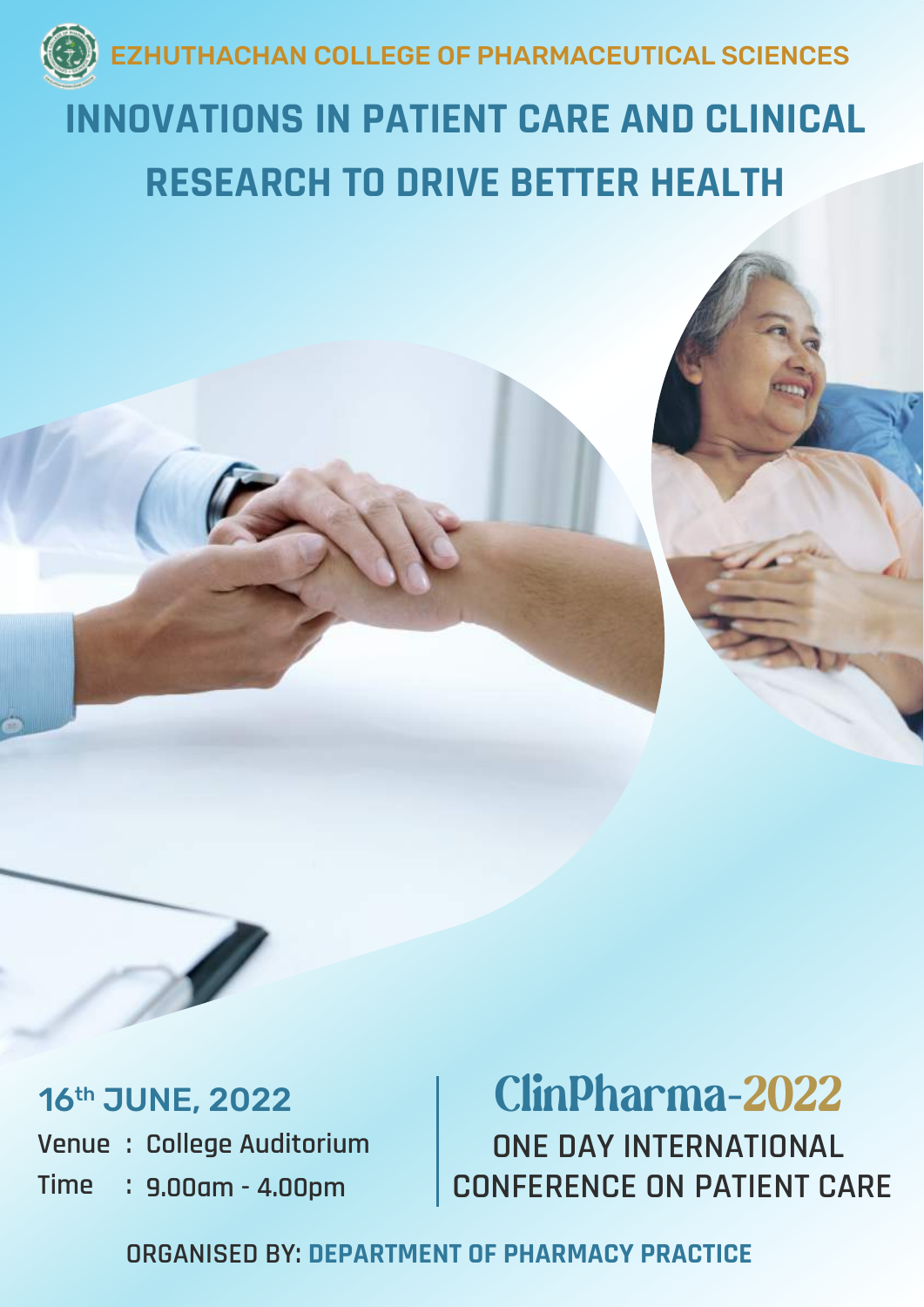# **ClinPharma-2022** CONE DAY INTERNATIONAL

**CONFERENCE ON PATIENT CARE**



## **ABOUT THE COLLEGE**

 Ezhuthachan College of Pharmaceutical Sciences, established in 2003 is a prestigious institution under the Ezhuthachan National Academy, an educational wing of the Thunchan Smaraka Samiti which was founded in 1990 with the aim of stepping into the academic field to bring up the intellectual talents in the young generation.

 The college is situated in a serene and elegant environment spread across in a grand eleven acres of landscape at Marayamuttom, 25km south to Thiruvananthapuram city.

 The college is an ISO 9001: 2015 certified institution offering M Pharm (Pharmaceutics, Pharmaceutical Chemistry and Pharmacology) Pharm D, B Pharm and D Pharm. The college is an approved research centre affiliated to the Kerala University of Health Sciences and approved by All India Council for Technical Education and Pharmacy Council of India.

## **ABOUT THE CONFERENCE**

 CLINPHARMA 2022, One Day International Conference organised by the Department of Pharmacy Practice will provide widespread knowledge for students, research scholars and faculty who works in the field of Pharmacy. It enables the subject advancement in areas like Clinical Research and Clinical Pharmacy.

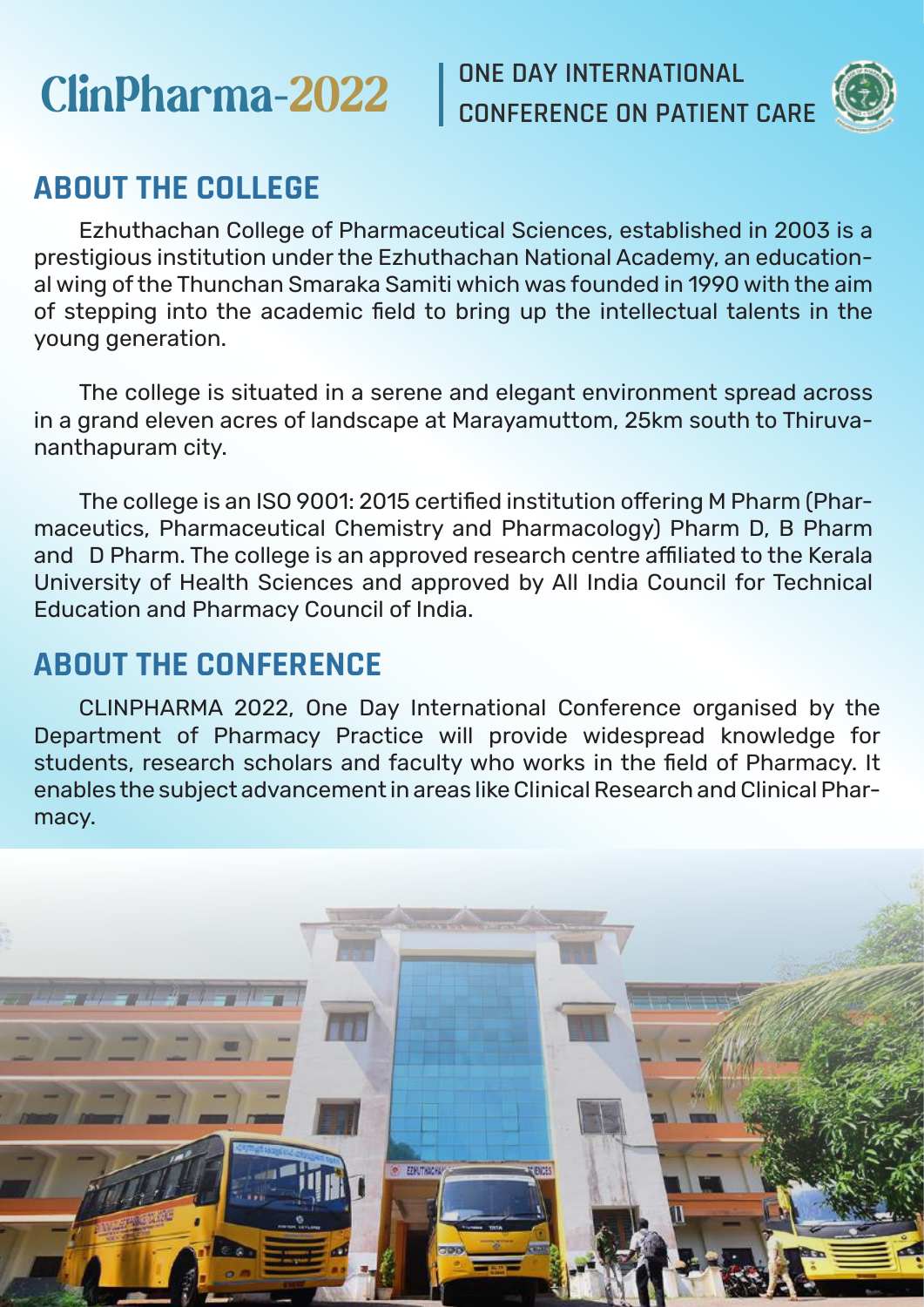# **PROGRAM SCHEDULE ClinPharma-2022**

| <b>Time</b>           | <b>Topic</b>                                                                                                                                           | <b>Speaker</b>                                                                         |  |
|-----------------------|--------------------------------------------------------------------------------------------------------------------------------------------------------|----------------------------------------------------------------------------------------|--|
| 8:00 am 9:00 am       | Registration                                                                                                                                           |                                                                                        |  |
| 9:00 am 10:30 am      | Inaugural ceremony                                                                                                                                     |                                                                                        |  |
| $10.30$ am $10:45$ am | Tea Break                                                                                                                                              |                                                                                        |  |
| 10.45 am 11:30 am     | Clinical Research - Hope not hype;<br>Promise not peril                                                                                                | Dr Hari Kiran<br><b>Clinical Research Associate</b><br>Novo Nordisk Pvt Ltd, Hyderabad |  |
| 11:40 am- 12:25 pm    | Dr Aditya Sai Rama Krishna<br><b>Clinical Pharmacy in Abroad</b><br><b>Clinical Data Analyst,</b><br>versus India<br>Atlantia Clinical Trials, Ireland |                                                                                        |  |
| 12.25 pm 1.30 pm      | Lunch Break                                                                                                                                            |                                                                                        |  |
| 1.30 pm 4.00 pm       | <b>Dr Karthik Rakam</b><br>Role of Clinical Pharmacist in<br>Co founder and CEO.<br>patient care<br>Avenida Innovations, Hyderabad                     |                                                                                        |  |
| 4.00 pm 4.30 pm       | Valedictory function                                                                                                                                   |                                                                                        |  |

### **TARGETED AUDIENCE HOW TO REACH US :**

**Students** 

- M Pharm
- Pharm D
- B Pharm

**Faculty** Research Scholars Hospital and Clinical Pharmacist

Transportation will be available from Thiruvananthapuram (Thampanoor) to College

#### **Bus Timing : 7:00 am**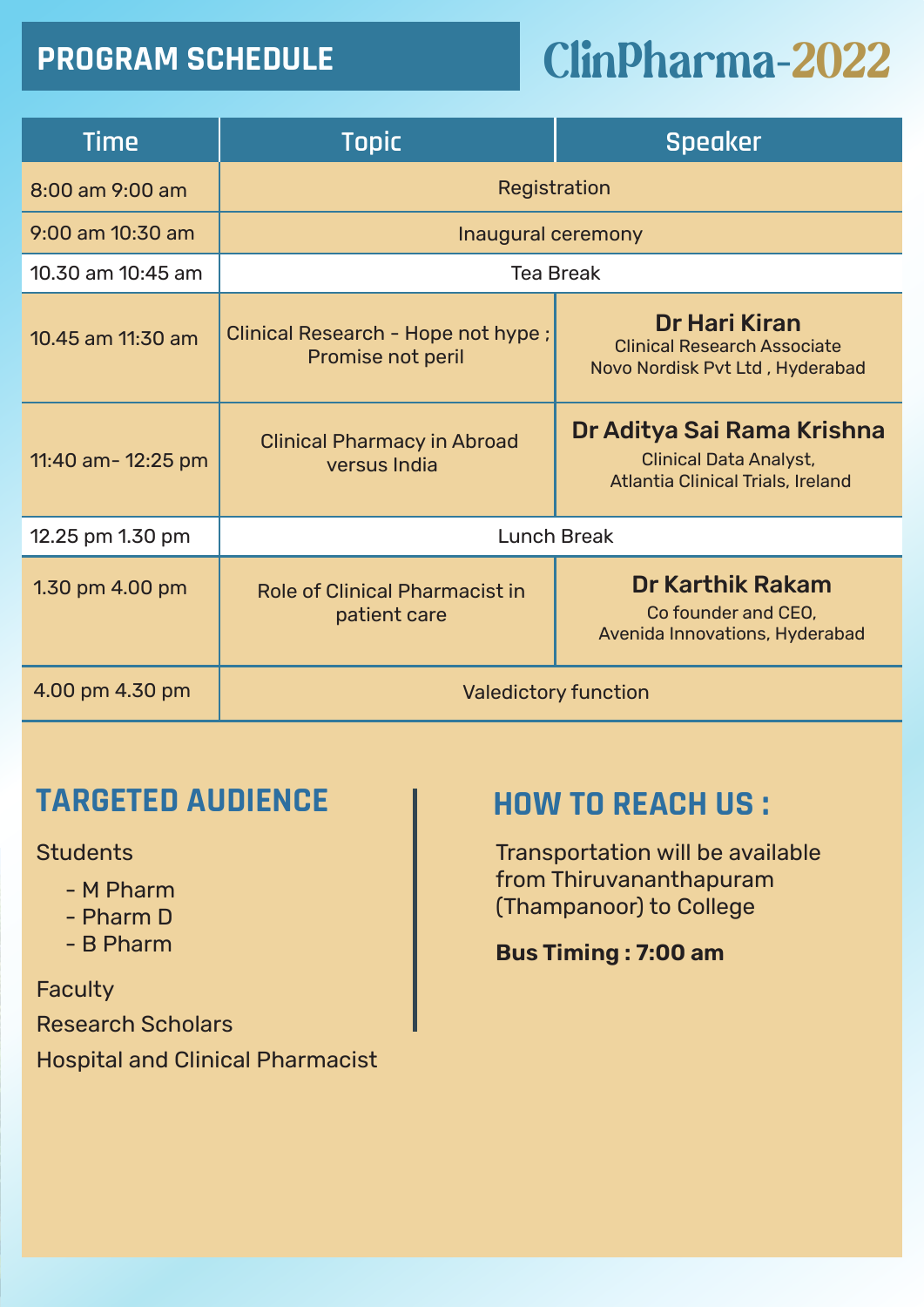# ClinPharma-2022

# **ONE DAY INTERNATIONAL CONFERENCE ON PATIENT CARE** ORAL AND POSTER PRESENTATION CONTEST

Present original case studies/short communication/ research works and win cash prize and certificate

Send an abstract of your original case studies/projects/research work to **ecpsclinpharma@gmail.com**

The abstract text should not exceed **300** words (format : Ms word, Size : 12pt) and it should include: Title, name of authors, contact details, author's affiliations, background, objectives, methodology, results and conclusion.

Send us the abstract before **11th June, 2022** and receive the acceptance notification by **13th June, 2022.**

Shortlisted candidate should present their Oral and Poster Presentation on the day of conference.

Two best oral and poster presentations based on reviewers score will receive **cash prize and certificate.**

#### POSTER PRESENTATION

Print or prepare final version to a size of 40" x 32" (102 cm x 81 cm) Time Limit : 5 minutes

#### ORAL PRESENTATION

Maximum number of slides: 12, including front page, contents and reference Time limit : 10 minutes

#### For more details, **Call : +91 94950 74020 | Mail : ecpsclinpharma@gmail.com**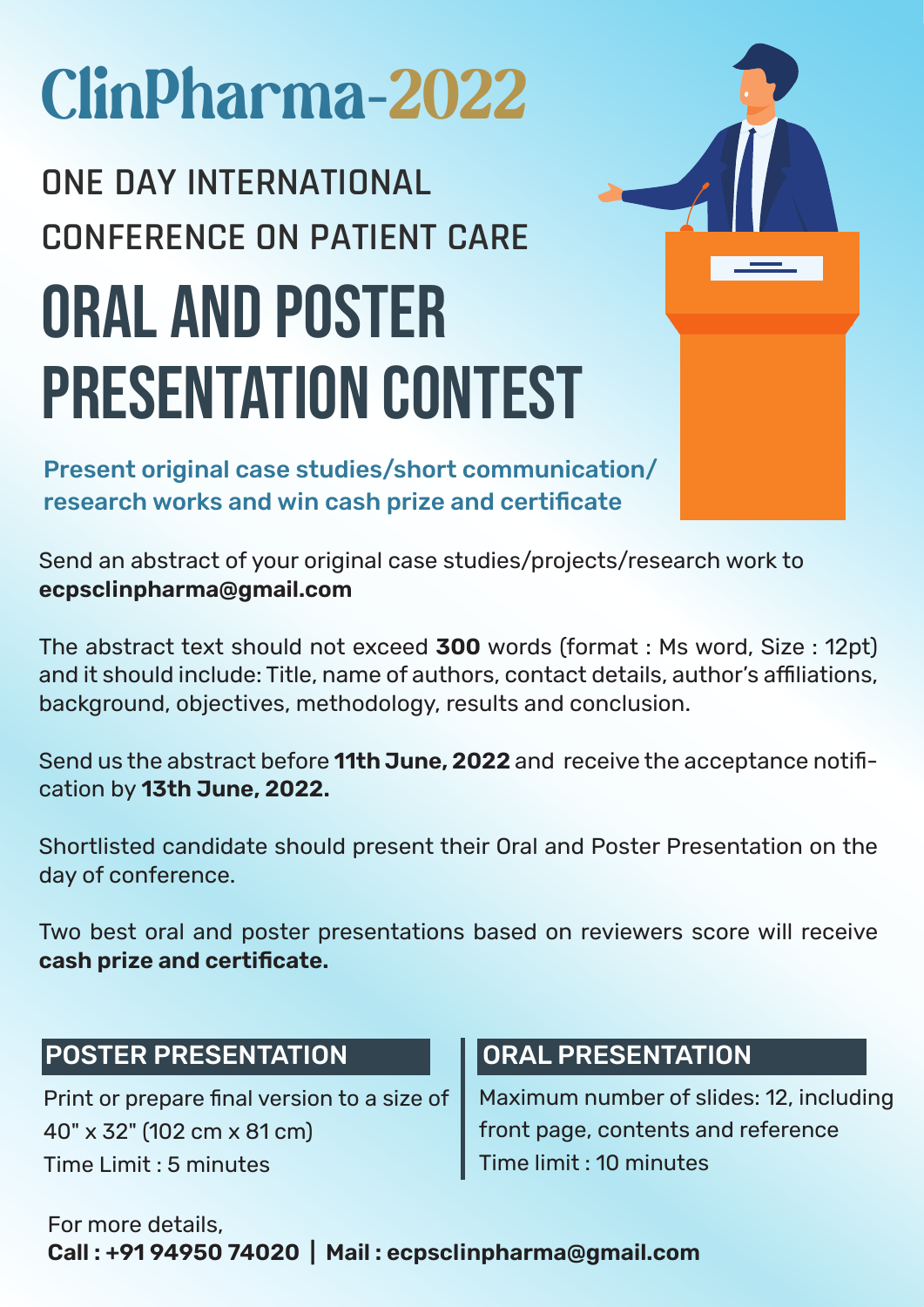#### **SPEAKERS**



Dr ADITYA SAI

Clinical Data Analyst, Atlantia Clinical Trials (Ireland)



Clinical Research Associate Novo Nordisk Pvt Ltd (Hyderabad) Dr HARI KIRAN



Co founder and CEO, Avenida Innovations (Hyderabad) Dr KARTHIK RAKAM

#### PATRON ORGANISING **CHAIRMAN**

#### **ORGANISING SECRETARY**



**Dr E A Saji Kumar** General Secretary Ezhuthachan National Academy



**Prof.(Dr) Shaiju S Dharan Principal** HOD, Department of Pharmacy Practice, ECPS



**Dr Anusreeraj R S** Assistant Professor Department of Pharmacy Practice, ECPS